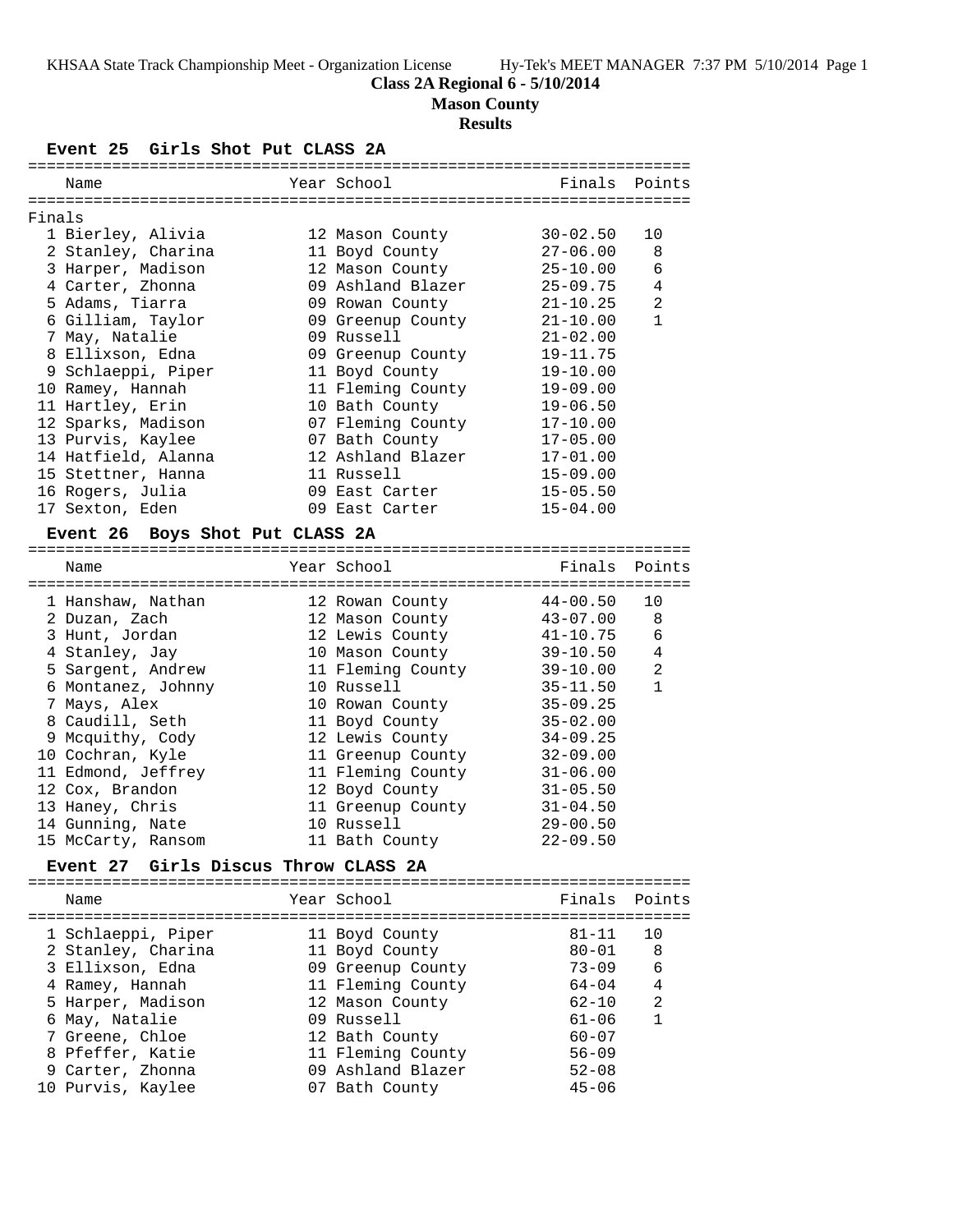KHSAA State Track Championship Meet - Organization License Hy-Tek's MEET MANAGER 7:37 PM 5/10/2014 Page 2

**Class 2A Regional 6 - 5/10/2014**

**Mason County**

## **Results**

# **....Event 27 Girls Discus Throw CLASS 2A**

| 11 Hatfield, Alanna | 12 Ashland Blazer | $43 - 04$ |
|---------------------|-------------------|-----------|
| 12 Rogers, Julia    | 09 East Carter    | $42 - 07$ |
| 13 Adams, Tiarra    | 09 Rowan County   | $38 - 08$ |
| 14 Posey, Haleigh   | 09 Mason County   | $36 - 02$ |
| 15 Stettner, Hanna  | 11 Russell        | $35 - 03$ |

## **Event 28 Boys Discus Throw CLASS 2A**

| Name               | Year School       | Finals Points |    |
|--------------------|-------------------|---------------|----|
| 1 Stanley, Jay     | 10 Mason County   | $120 - 09$    | 10 |
| 2 Sargent, Andrew  | 11 Fleming County | 120-02        | 8  |
| 3 Hanshaw, Nathan  | 12 Rowan County   | $114 - 11$    | 6  |
| 4 Mcquithy, Cody   | 12 Lewis County   | $95 - 00$     | 4  |
| 5 Haney, Chris     | 11 Greenup County | 94-10         | 2  |
| 6 Bruner, Zack     | 11 Boyd County    | $93 - 04$     | 1  |
| 7 Montanez, Johnny | 10 Russell        | $91 - 10$     |    |
| 8 Mays, Alex       | 10 Rowan County   | $87 - 10$     |    |
| 9 Cox, Brandon     | 12 Boyd County    | $83 - 11$     |    |
| 10 Felice, Sam     | 11 Mason County   | $78 - 11$     |    |
| 11 Gunning, Nate   | 10 Russell        | $73 - 05$     |    |
| 12 Edmond, Jeffrey | 11 Fleming County | $71 - 06$     |    |
| 13 Scaggs, Mason   | 10 Greenup County | $70 - 05$     |    |
| 14 Heath, Marshall | 10 Ashland Blazer | $49 - 09$     |    |

### **Event 29 Girls Long Jump CLASS 2A**

| Name                             | Year School                | Finals Points |                |
|----------------------------------|----------------------------|---------------|----------------|
| ===========<br>1 Lytle, Martina  | 11 Fleming County          | 14-08.00      | 10             |
| 2 Redmond, Sara                  | 11 Mason County 14-03.50   |               | 8              |
| 3 Scilley, Marissa               | 08 Mason County J14-03.50  |               | 6              |
| 4 Dyer, Macy                     | 12 East Carter             | 14-01.00      | $\overline{4}$ |
| 5 Ibekwe, Rosemary               | 11 Rowan County            | 13-10.00      | $\overline{2}$ |
| 6 Barber, Rachel                 | 09 Ashland Blazer          | 13-07.00      | $\mathbf{1}$   |
| 7 Steele, Erica                  | 12 Rowan County            | $13 - 01.50$  |                |
| 8 Alley, Pigmon                  | 11 Lawrence County         | $12 - 10.00$  |                |
| 9 Fearin, Abby                   | 10 Fleming County          | $12 - 08.00$  |                |
| 10 Meade, Emily                  | 11 Boyd County             | $12 - 02.50$  |                |
| 11 Jorio, Cara                   | 12 Greenup County          | $11 - 07.50$  |                |
| 12 Adkins, Callie                | 11 Greenup County 11-06.00 |               |                |
| 13 Meade, Erin                   | 09 Boyd County 511-06.00   |               |                |
| 14 Corum, Michael                | 09 Bath County 11-03.00    |               |                |
| 15 Thornburg, Alaina             | 09 Ashland Blazer          | $11 - 02.50$  |                |
| 16 Day, Savannah                 | 12 Bath County             | $10 - 01.50$  |                |
| -- Andre, Kaylie                 | 09 Russell                 | ND            |                |
| Event 30 Boys Long Jump CLASS 2A |                            |               |                |
| Name                             | Year School                | Finals        | Points         |

| Name                                                                      | Year School                                                          | Finals Points                                                |                |
|---------------------------------------------------------------------------|----------------------------------------------------------------------|--------------------------------------------------------------|----------------|
| 1 Graham, Justin<br>2 Black, Jonah<br>3 Baker, Ouinton<br>4 Martin, Caleb | 11 Rowan County<br>12 Boyd County<br>10 Ashland Blazer<br>12 Russell | $19 - 03.50$<br>$19 - 02.50$<br>$18 - 07.50$<br>$18 - 06.00$ | - 10<br>8<br>6 |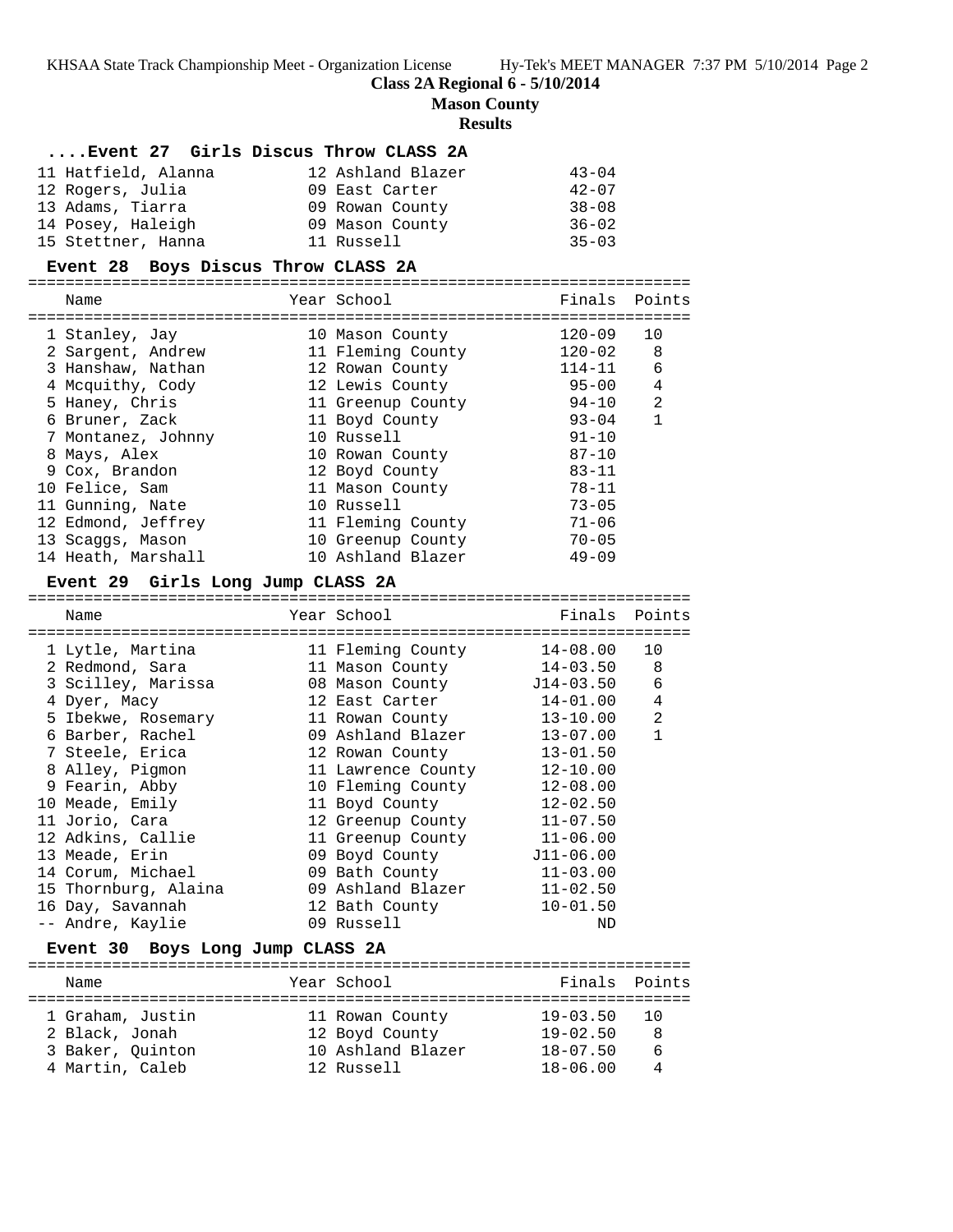KHSAA State Track Championship Meet - Organization License Hy-Tek's MEET MANAGER 7:37 PM 5/10/2014 Page 3

**Class 2A Regional 6 - 5/10/2014**

**Mason County**

# **Results**

| Event 30 Boys Long Jump CLASS 2A |                   |              |                |
|----------------------------------|-------------------|--------------|----------------|
| 5 Long, Jake                     | 10 Ashland Blazer | $18 - 05.00$ | $\mathfrak{D}$ |
| 6 Whitt, Tabor                   | 12 Boyd County    | $18 - 04.00$ | $\mathbf{1}$   |
| 7 Williams, Wilder               | 11 Fleming County | $15 - 10.50$ |                |
| 8 Mcquithy, Cody                 | 12 Lewis County   | $15 - 04.50$ |                |
| 9 Burnett, Maverick              | 11 Fleming County | $15 - 02.00$ |                |
| 10 Chambers, Isiah               | 09 Mason County   | $14 - 04.00$ |                |
| 11 Waddell, Dylan                | 10 Mason County   | $13 - 11.00$ |                |
| -- Stone, Laney                  | 12 Rowan County   | ND           |                |

# **Event 31 Girls Triple Jump CLASS 2A**

| Name                 | Year School       | Finals Points |    |
|----------------------|-------------------|---------------|----|
| 1 Lytle, Martina     | 11 Fleming County | $32 - 04.00$  | 10 |
| 2 Redmond, Sara      | 11 Mason County   | $31 - 00.00$  | 8  |
| 3 Dyer, Macy         | 12 East Carter    | $30 - 09.50$  | 6  |
| 4 Scilley, Marissa   | 08 Mason County   | $30 - 08.00$  | 4  |
| 5 Smith, Ali         | 09 Boyd County    | $30 - 04.00$  | 2  |
| 6 Kibbey, Sarah      | 12 Greenup County | $29 - 11.00$  |    |
| 7 Smith, Savanna     | 10 Rowan County   | $28 - 05.00$  |    |
| 8 Purvis, Mackenzie  | 10 Fleming County | $28 - 04.50$  |    |
| 9 Jorio, Cara        | 12 Greenup County | $27 - 06.00$  |    |
| 10 Corum, Michael    | 09 Bath County    | $27 - 05.50$  |    |
| 11 Thornburg, Alaina | 09 Ashland Blazer | $26 - 10.00$  |    |
| -- Collins, Liz      | 10 Bath County    | ND            |    |
| -- Thomas, Brooke    | 10 Rowan County   | ND            |    |
| -- Thompson, Cydney  | 11 Boyd County    | ND            |    |

## **Event 32 Boys Triple Jump CLASS 2A**

| Name             | Year School       | Finals Points |     |
|------------------|-------------------|---------------|-----|
| 1 Black, Jonah   | 12 Boyd County    | $40 - 06.00$  | 1 O |
| 2 Martin, Caleb  | 12 Russell        | $39 - 05.00$  | 8   |
| 3 Cho, Henry     | 11 Fleming County | $37 - 02.00$  | 6   |
| 4 Whitt, Tabor   | 12 Boyd County    | $36 - 10.00$  | 4   |
| 5 Mcadams, Savon | 11 Fleming County | $34 - 11.50$  | 2   |
| 6 Waddell, Dylan | 10 Mason County   | $33 - 01.00$  |     |
|                  |                   |               |     |

# **Event 33 Girls High Jump CLASS 2A**

| Name               | Year School        | Finals Points |                |
|--------------------|--------------------|---------------|----------------|
| 1 Jorio, Cara      | 12 Greenup County  | $4 - 08.00$   | 10             |
| 2 Machamer, Tara   | 11 Mason County    | J4-08.00      | - 8            |
| 3 Workman, Mollie  | 11 Lawrence County | $J4-08.00$    | 6              |
| 4 Stanley, Charina | 11 Boyd County     | $4 - 06.00$   | 4              |
| 5 Everman, Taylor  | 12 Bath County     | $J4 - 06.00$  | $\mathfrak{D}$ |
| 6 Cross, Desirae   | 12 Rowan County    | $J4 - 06.00$  |                |
| 7 Lytle, Martina   | 11 Fleming County  | $J4 - 06.00$  |                |
| 8 Bierley, Alivia  | 12 Mason County    | $J4 - 06.00$  |                |
| 9 Sewell, Rudy     | 10 Ashland Blazer  | $J4 - 06.00$  |                |
| 10 Smith, Ali      | 09 Boyd County     | $4 - 02.00$   |                |
| -- Barfield, Anna  | 09 Russell         | ΝH            |                |
| -- LeGrand, Skyler | 10 East Carter     | ΝH            |                |